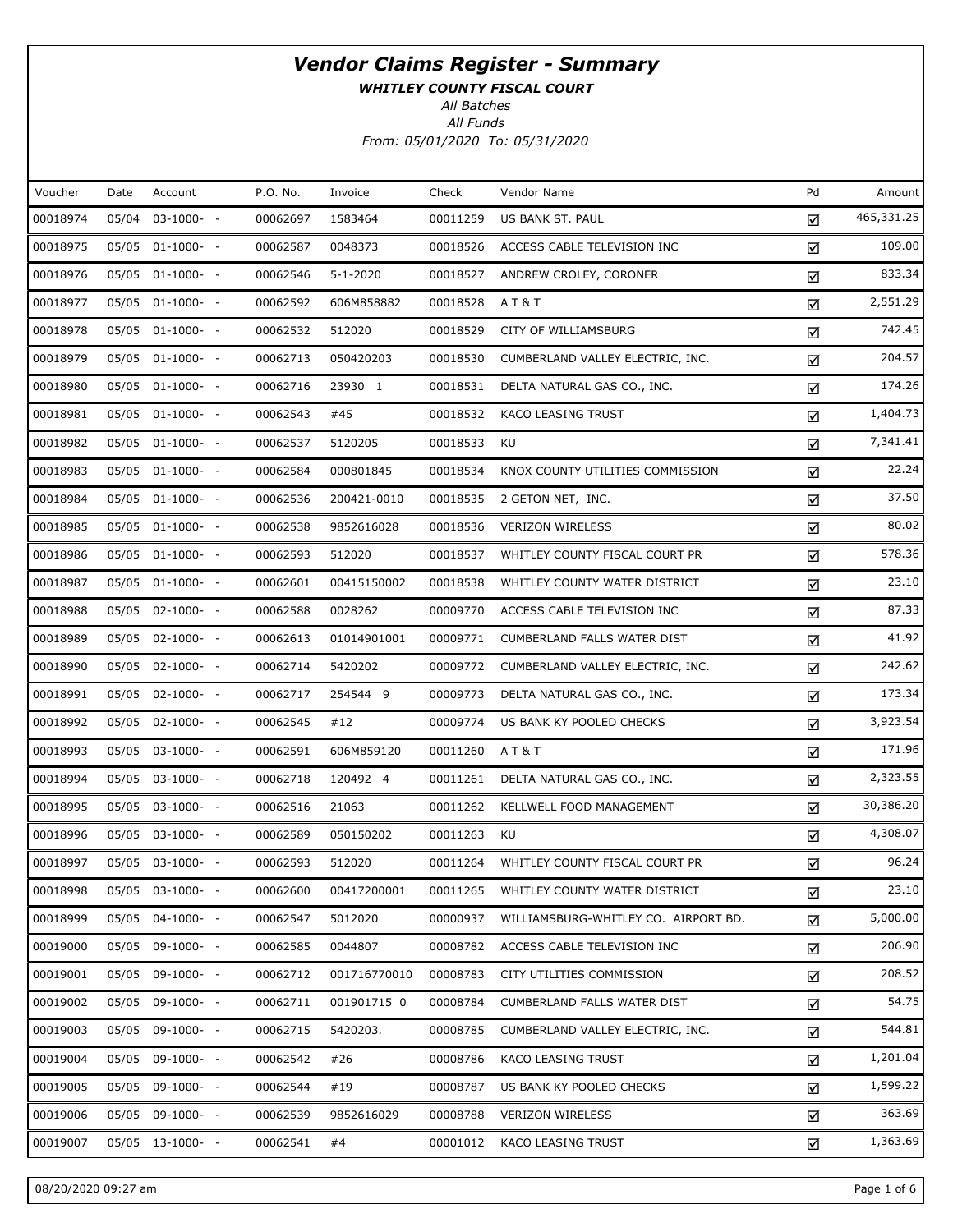WHITLEY COUNTY FISCAL COURT

All Batches

| Voucher  | Date | Account               | P.O. No. | Invoice    | Check    | Vendor Name                           | Pd | Amount     |
|----------|------|-----------------------|----------|------------|----------|---------------------------------------|----|------------|
| 00019008 |      | 05/05 87-1000- -      | 00062586 | 044809     | 00005512 | ACCESS CABLE TELEVISION INC           | ☑  | 203.90     |
| 00019009 |      | 05/05 87-1000- -      | 00062590 | 050120204  | 00005513 | AT&T                                  | ☑  | 4,233.31   |
| 00019010 |      | 05/05 87-1000- -      | 00062540 | 9074       | 00005514 | KU                                    | ☑  | 68.93      |
| 00019011 |      | 05/05 87-1000- -      | 00062722 | 05042001   | 00005515 | WILLIAMSBURG-WHITLEY CO. AIRPORT BD.  | ☑  | 159.65     |
| 00019012 |      | 05/12 87-1000- -      |          |            | 00005516 | WHITLEY COUNTY FISCAL COURT PR        | ☑  | 208,437.16 |
| 00019013 |      | $05/19$ $01-1000-$ -  | 00062703 | 41210      | 00018546 | AMERICAN BUSINESS SYSTEMS             | ☑  | 132.30     |
| 00019014 |      | 05/19 01-1000- -      | 00062733 | 05062020   | 00018547 | ANDY MOSES                            | ☑  | 200.00     |
| 00019015 |      | $05/19$ $01-1000$ - - | 00062498 | 025648-00  | 00018548 | BISSELL'S, INC.                       | ☑  | 1,886.15   |
| 00019016 |      | 05/19 01-1000- -      | 00062756 | 168848     | 00018549 | BLUEGRASS/ KESCO INCORPORATED         | ☑  | 580.00     |
| 00019017 |      | $05/19$ $01-1000$ - - | 00062719 | 542020     | 00018550 | CAROLYN WILLIS, COUNTY CLERK          | ☑  | 6,857.85   |
| 00019018 |      | 05/19 01-1000- -      | 00062772 | 0012 00015 | 00018551 | CITY OF WILLIAMSBURG                  | ☑  | 4,395.30   |
| 00019019 |      | $05/19$ $01-1000-$ -  | 00062797 | 522        | 00018552 | <b>COMPUTER CLINC</b>                 | ☑  | 180.00     |
| 00019020 |      | 05/19 01-1000- -      | 00062559 | 512020     | 00018553 | DAV                                   | ☑  | 650.00     |
| 00019021 |      | 05/19 01-1000- -      | 00062802 | 294091     | 00018554 | D C ELEVATOR COMPANY, INC.            | ☑  | 610.02     |
| 00019022 |      | 05/19 01-1000- -      | 00062524 | 8516       | 00018555 | DONNA ROSE COMPANY, INC.              | ☑  | 1,262.00   |
| 00019023 |      | 05/19 01-1000- -      | 00062629 | 644723     | 00018556 | ELLISON SANITARY SUPPLY CO., INC.     | ☑  | 3,304.80   |
| 00019024 |      | 05/19 01-1000- -      | 00062730 | 28952      | 00018557 | EMCON HOME GUARD, INC.                | ☑  | 1,770.00   |
| 00019025 |      | 05/19 01-1000- -      | 00062707 | # 241      | 00018558 | EZ COUNTRY, INC.                      | ☑  | 990.00     |
| 00019026 |      | 05/19 01-1000- -      | 00062575 | 186136     | 00018559 | HIGHBRIDGE SPRING WATER CO, INC.      | ☑  | 136.15     |
| 00019027 |      | 05/19 01-1000- -      | 00062796 | 5132020    | 00018560 | JIM THORNTON - 3RD DISTRICT CONSTABLE | ☑  | 200.00     |
| 00019028 |      | 05/19 01-1000- -      | 00062709 | AR45631    | 00018561 | JOHNCO, INC.                          | ☑  | 26.23      |
| 00019029 |      | $05/19$ $01-1000$ - - | 00062791 | 384183     | 00018562 | JOHNSON CONTROLS FIRE PROTECTION LP   | ☑  | 2,110.47   |
| 00019030 |      | $05/19$ $01-1000$ - - | 00062732 | 0562020    | 00018563 | K A C O ALL LINES FUND                | ☑  | 3,882.28   |
| 00019031 |      | 05/19 01-1000- -      | 00062731 | 562020     | 00018564 | KACO WORKERS COMPENSATION FUND        | ☑  | 11,670.97  |
| 00019032 |      | 05/19 01-1000- -      | 00062766 | 81441      | 00018565 | <b>KENTUCKY CHAMBER</b>               | ☑  | 190.89     |
| 00019033 |      | 05/19 01-1000- -      | 00062704 | 197        | 00018566 | KY COAL COUNTY COALITION, INC.        | ☑  | 1,500.00   |
| 00019034 |      | $05/19$ $01-1000$ - - | 00062739 | 9737       | 00018567 | KENTUCKY STATE TREASURER              | ☑  | 9,512.38   |
| 00019035 |      | $05/19$ $01-1000$ - - | 00062760 | 111740     | 00018568 | LAUREL TERMITE CONTROL                | ☑  | 95.00      |
| 00019036 |      | 05/19 01-1000- -      | 00062762 | 05112020   | 00018569 | LONNIE FOLEY                          | ☑  | 200.00     |
| 00019037 |      | $05/19$ $01-1000$ - - | 00062620 | 2283       | 00018570 | MATNEY ENTERPRISES INC                | ☑  | 4,554.00   |
| 00019038 |      | 05/19 01-1000- -      | 00062608 | 2020-043   | 00018571 | FISCALSOFT CORPORATION                | ☑  | 15,160.00  |
| 00019039 |      | $05/19$ $01-1000$ - - | 00062708 | 200377     | 00018572 | <b>NEWS JOURNAL</b>                   | ☑  | 1,088.73   |
| 00019040 |      | $05/19$ $01-1000-$ -  | 00062578 | 175099     | 00018573 | NORVEX SUPPLY INC                     | ☑  | 270.80     |
| 00019041 |      | 05/19 01-1000- -      | 00062747 | 5112020    | 00018574 | PASCUAL R. WHITE JR.                  | ☑  | 356.50     |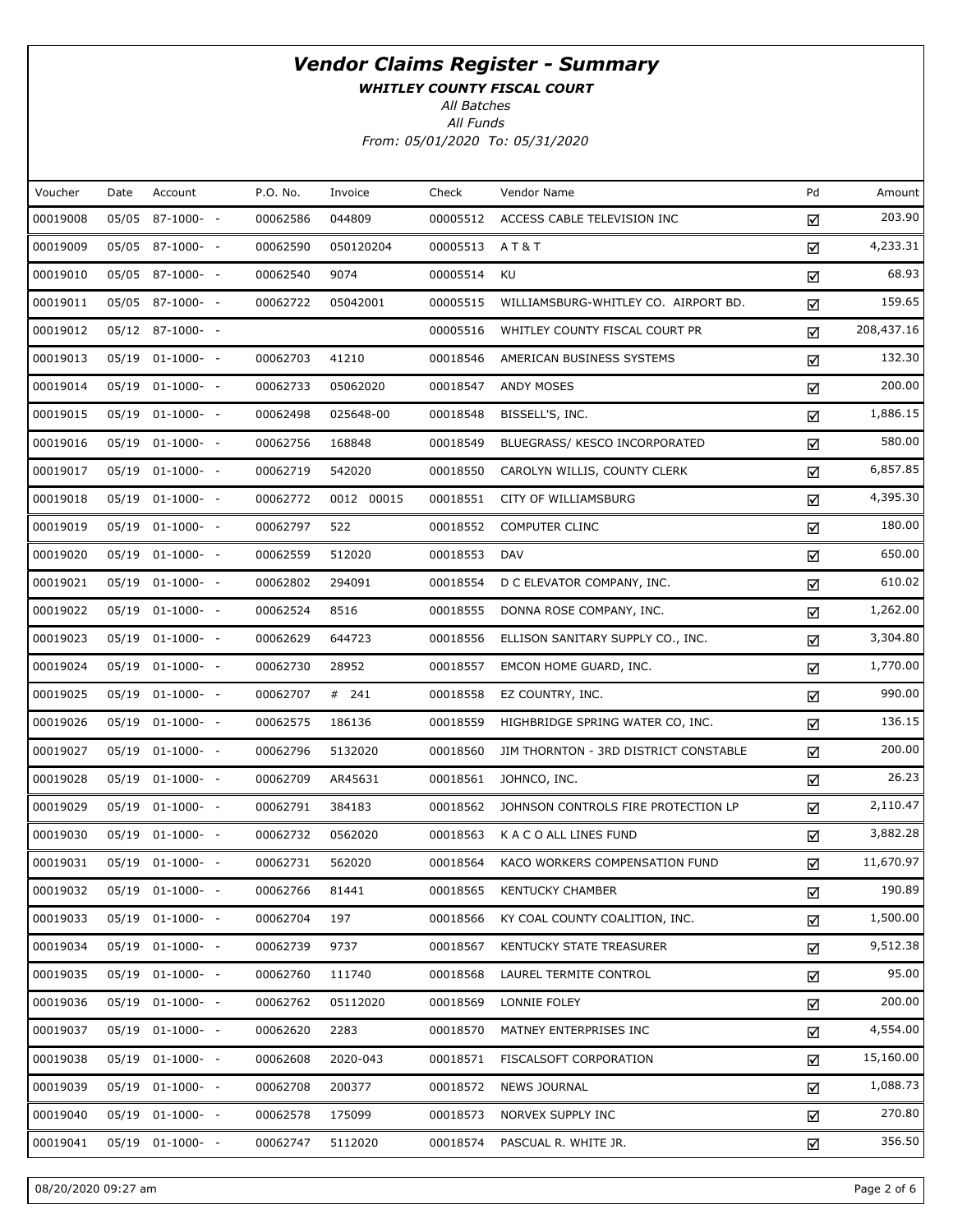WHITLEY COUNTY FISCAL COURT

All Batches

| Voucher  | Date  | Account          | P.O. No. | Invoice      | Check    | Vendor Name                          | Pd | Amount     |
|----------|-------|------------------|----------|--------------|----------|--------------------------------------|----|------------|
| 00019042 | 05/19 | $01-1000- -$     | 00062604 | INV80575     | 00018575 | PRECISION DUPLICATING SOLUTIONS INC  | ☑  | 116.47     |
| 00019043 |       | 05/19 01-1000- - | 00062698 | 05042020     | 00018576 | PEGGY DANIEL                         | ☑  | 6.40       |
| 00019044 | 05/19 | $01-1000-$       | 00062306 | 246364       | 00018577 | PREWITT FARM SUPPLY                  | ☑  | 60.00      |
| 00019045 |       | 05/19 01-1000- - | 00062386 | 101632       | 00018578 | QUALITY CARE AUTO SERVICE            | ☑  | 787.88     |
| 00019046 | 05/19 | $01-1000-$       | 00062606 | 4302020      | 00018579 | RON BOWLING                          | ☑  | 200.00     |
| 00019047 |       | 05/19 01-1000- - | 00062548 | 52020        | 00018580 | WHITLEY COUNTY PVA                   | ☑  | 12,600.00  |
| 00019048 | 05/19 | $01-1000-$ -     | 00062694 | 05/01/2020   | 00018581 | <b>STACEY RAINS</b>                  | ☑  | 118.79     |
| 00019049 |       | 05/19 01-1000- - | 00062748 | MARCH2020    | 00018582 | TODD SHELLEY - SHERIFF               | ☑  | 210.00     |
| 00019050 | 05/19 | $01-1000-$       | 00062308 | 2004-214642  | 00018583 | W D BRYANT & SONS INC.               | ☑  | 788.08     |
| 00019051 |       | 05/19 01-1000- - | 00062763 | 65253144     | 00018584 | <b>WEX BANK</b>                      | ☑  | 268.73     |
| 00019052 | 05/19 | $02 - 1000 - -$  | 00062553 | 1017026784   | 00009776 | ARAMARK UNIFROM SERVICES             | ☑  | 1,057.00   |
| 00019053 |       | 05/19 02-1000- - | 00062564 | 1059         | 00009777 | CANADA AUTO PARTS                    | ☑  | 1,476.82   |
| 00019054 | 05/19 | $02 - 1000 - -$  | 00062794 | 05/11/2020   | 00009778 | CORBIN INDEPENDENT SCHOOL DISTRICT   | ☑  | 382.17     |
| 00019055 |       | 05/19 02-1000- - | 00062565 | 7290213      | 00009779 | <b>CSX TRANSPORTATION</b>            | ☑  | 25,009.79  |
| 00019056 | 05/19 | $02 - 1000 - -$  | 00062789 | 3742384      | 00009780 | DAVIS SALVAGE INC                    | ☑  | 150.00     |
| 00019057 | 05/19 | $02 - 1000 - -$  | 00062727 | 6102851/1    | 00009781 | DON FRANKLIN FORD                    | ☑  | 30.00      |
| 00019058 | 05/19 | $02 - 1000 - -$  | 00062569 | 000105       | 00009782 | E & H BRIDGE & GRATING, INC          | ☑  | 133,469.00 |
| 00019059 | 05/19 | $02 - 1000 - -$  | 00062720 | INV-65092    | 00009783 | DUDE SOLUTIONS, INC.                 | ☑  | 5,785.02   |
| 00019060 | 05/19 | $02 - 1000 - -$  | 00062800 | 104          | 00009784 | GALUSHA CONTRACTING LLC              | ☑  | 300,691.00 |
| 00019061 | 05/19 | $02 - 1000 - -$  | 00062803 | 20013101     | 00009785 | GEO STABILIZATION INTERNATIONAL, LLC | ☑  | 23,722.80  |
| 00019062 | 05/19 | $02 - 1000 - -$  | 00062549 | 170747       | 00009786 | HIGHBRIDGE SPRING WATER CO, INC.     | ☑  | 79.70      |
| 00019063 |       | 05/19 02-1000- - | 00062504 | 451786       | 00009787 | HINKLE CONTRACTING COMPANY LLC       | ☑  | 9,271.59   |
| 00019064 | 05/19 | $02 - 1000 - -$  | 00062632 | 199720       | 00009788 | <b>HOLSTON GASES</b>                 | ☑  | 236.44     |
| 00019065 |       | 05/19 02-1000- - | 00062787 | 05132020     | 00009789 | <b>JIMMY BATES</b>                   | ☑  | 63.25      |
| 00019066 |       | 05/19 02-1000- - | 00062595 | 277429       | 00009790 | <b>KENWAY DISTRIBUTORS</b>           | ☑  | 87.98      |
| 00019067 | 05/19 | $02-1000- -$     | 00062551 | 3110965      | 00009791 | LYKINS OIL COMPANY                   | ☑  | 3,775.90   |
| 00019068 | 05/19 | $02 - 1000 - -$  | 00062637 | 248243       | 00009792 | PREWITT FARM SUPPLY                  | ☑  | 209.95     |
| 00019069 | 05/19 | $02 - 1000 - -$  | 00062721 | 180737638-00 | 00009793 | UNITED RENTALS                       | ☑  | 5,946.06   |
| 00019070 | 05/19 | $02 - 1000 - -$  | 00062310 | 2004-215197  | 00009794 | W D BRYANT & SONS INC.               | ☑  | 5,152.59   |
| 00019071 | 05/19 | $02 - 1000 - -$  | 00062638 | 2005-231575  | 00009795 | W D BRYANT & SONS INC.               | ☑  | 2,688.62   |
| 00019072 | 05/19 | $02 - 1000 - -$  | 00062763 | 65253144     | 00009796 | <b>WEX BANK</b>                      | ☑  | 305.50     |
| 00019073 | 05/19 | $02-1000- -$     | 00062320 | SVIP00888717 | 00009797 | WHAYNE SUPPLY COMPANY                | ☑  | 312.50     |
| 00019074 | 05/19 | $02 - 1000 - -$  | 00062795 | 05112020     | 00009798 | WHITLEY COUNTY BOARD OF ED.          | ☑  | 37,834.39  |
| 00019075 |       | 05/19 03-1000- - | 00062723 | 5868         | 00011269 | <b>BEST TERMITE &amp; PEST</b>       | ☑  | 120.00     |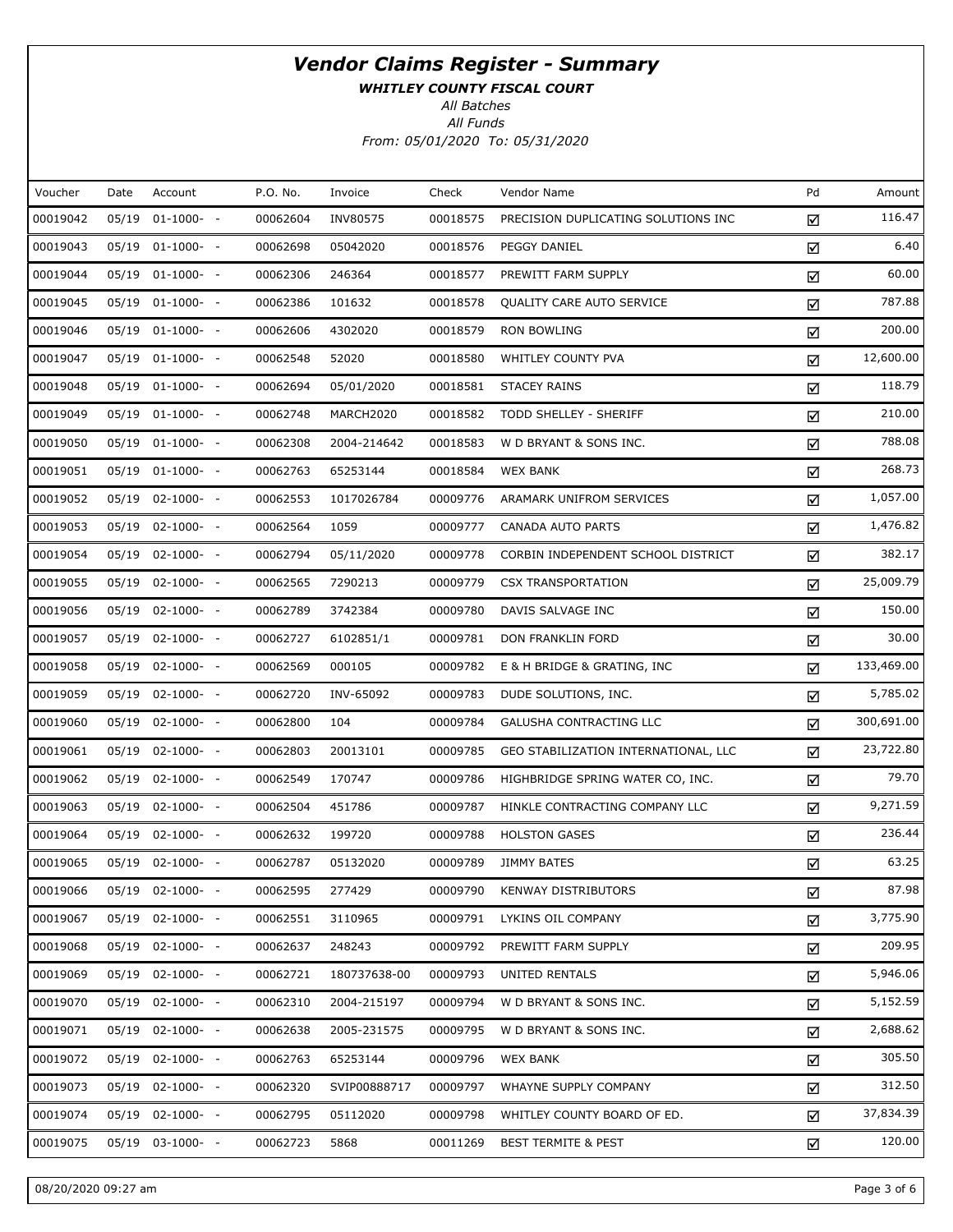WHITLEY COUNTY FISCAL COURT

All Batches

| Voucher  | Date  | Account               | P.O. No. | Invoice      | Check    | Vendor Name                            | Pd | Amount     |
|----------|-------|-----------------------|----------|--------------|----------|----------------------------------------|----|------------|
| 00019076 | 05/19 | $03-1000- -$          | 00062701 | 025725-00    | 00011270 | BISSELL'S, INC.                        | ☑  | 119.98     |
| 00019077 |       | 05/19 03-1000- -      | 00062282 | 1439023      | 00011271 | CRAFTMASTER HARDWARE CO, INC.          | ☑  | 77.76      |
| 00019078 |       | 05/19 03-1000- -      | 00062751 | 26982970     | 00011272 | GREAT AMERICA FINANCIAL SERVICES, CORP | ☑  | 197.97     |
| 00019079 |       | $05/19$ $03-1000$ - - | 00062696 | 170764       | 00011273 | HIGHBRIDGE SPRING WATER CO, INC.       | ☑  | 82.40      |
| 00019080 |       | 05/19 03-1000- -      | 00062503 | 34493857     | 00011274 | <b>HOBART CORP</b>                     | ☑  | 2,726.51   |
| 00019081 |       | 05/19 03-1000- -      | 00062745 | 670177       | 00011275 | JACK ROADEN PLUMBING                   | ☑  | 125.00     |
| 00019082 |       | 05/19 03-1000- -      | 00062710 | AR45613      | 00011276 | JOHNCO, INC.                           | ☑  | 325.47     |
| 00019083 |       | $05/19$ $03-1000$ - - | 00062596 | 174604A      | 00011277 | NORVEX SUPPLY INC                      | ☑  | 1,353.62   |
| 00019084 |       | 05/19 03-1000- -      | 00062324 | 101638       | 00011278 | QUALITY CARE AUTO SERVICE              | ☑  | 244.95     |
| 00019085 |       | $05/19$ $03-1000$ - - | 00062520 | ADP16202     | 00011279 | SOUTHERN HEALTH PARTNERS INC           | ☑  | 29,815.18  |
| 00019086 |       | 05/19 03-1000- -      | 00062290 | 26159        | 00011280 | THERMAL EQUIPMENT SERVICE CO.          | ☑  | 1,045.48   |
| 00019087 |       | 05/19 03-1000- -      | 00062307 | 2004-214612  | 00011281 | W D BRYANT & SONS INC.                 | ☑  | 850.96     |
| 00019088 |       | 05/19 03-1000- -      | 00062763 | 65253144     | 00011282 | <b>WEX BANK</b>                        | ☑  | 1,002.77   |
| 00019089 |       | 05/19 07-1000- -      | 00062803 | 20013101     | 00000129 | GEO STABILIZATION INTERNATIONAL, LLC   | ☑  | 158,765.00 |
| 00019090 |       | 05/19 09-1000- -      | 00062699 | 6144         | 00008793 | 911 BILLING SERVICE                    | ☑  | 16,019.62  |
| 00019091 |       | 05/19 09-1000- -      | 00062558 | 5/01/2020    | 00008794 | ALBERT JACKSON                         | ☑  | 100.00     |
| 00019092 |       | 05/19 09-1000- -      | 00062325 | 249408       | 00008795 | <b>AVIZION GLASS</b>                   | ☑  | 374.93     |
| 00019093 |       | 05/19 09-1000- -      | 00062574 | 025689-00    | 00008796 | BISSELL'S, INC.                        | ☑  | 165.99     |
| 00019094 |       | 05/19 09-1000- -      | 00062315 | 83597022&23  | 00008797 | BOUND TREE MEDICAL, LLC                | ☑  | 4,231.36   |
| 00019095 |       | 05/19 09-1000- -      | 00062328 | 1063         | 00008798 | CANADA AUTO PARTS                      | ☑  | 459.29     |
| 00019096 |       | 05/19 09-1000- -      | 00062623 | 20-0452      | 00008799 | DR. P'S AUTO CLINIC                    | ☑  | 1,510.34   |
| 00019097 |       | 05/19 09-1000- -      | 00062639 | 2015701/2166 | 00008800 | EMERGENCY MEDICAL PRODUCTS, INC        | ☑  | 2,653.43   |
| 00019098 |       | 05/19 09-1000- -      | 00062743 | 140256       | 00008801 | ENVIRONMENTAL WASTE SYSTEMS, LLC       | ☑  | 280.00     |
| 00019099 |       | 05/19 09-1000- -      | 00062445 | 5142020      | 00008802 | FIRST NATIONAL BANK OF OMAHA           | ☑  | 91.54      |
| 00019100 |       | 05/19 09-1000- -      | 00062700 | 370000002846 | 00008803 | FLEETMATICS USA, LLC                   | ☑  | 300.00     |
| 00019101 | 05/19 | 09-1000- -            | 00062785 | E2136        | 00008804 | <b>GOLDEN GIRLS</b>                    | ☑  | 120.00     |
| 00019102 |       | $05/19$ 09-1000- -    | 00062528 | 180771       | 00008805 | HIGHBRIDGE SPRING WATER CO, INC.       | ☑  | 10.50      |
| 00019103 |       | $05/19$ 09-1000- -    | 00062530 | 180290       | 00008806 | <b>HOLSTON GASES</b>                   | ☑  | 3,317.30   |
| 00019104 |       | $05/19$ 09-1000- -    | 00062508 | 4202020      | 00008807 | CARE NOW/HO PHYSICIAN SERVICES CORP    | ☑  | 100.00     |
| 00019105 |       | 05/19 09-1000- -      | 00062636 | 695149       | 00008808 | <b>JIM COLEMAN LTD</b>                 | ☑  | 630.87     |
| 00019106 |       | $05/19$ 09-1000- -    | 00062622 | 325537       | 00008809 | JOHNNY WHEELS OF CORBIN                | ☑  | 79.95      |
| 00019107 | 05/19 | 09-1000- -            | 00062731 | 562020       | 00008810 | KACO WORKERS COMPENSATION FUND         | ☑  | 8,241.75   |
| 00019108 |       | $05/19$ 09-1000- -    | 00062617 | 27379        | 00008811 | KEN TEN ADVERTISING                    | ☑  | 1,353.00   |
| 00019109 |       | 05/19 09-1000- -      | 00062774 | 111454       | 00008812 | LAUREL TERMITE CONTROL                 | ☑  | 60.00      |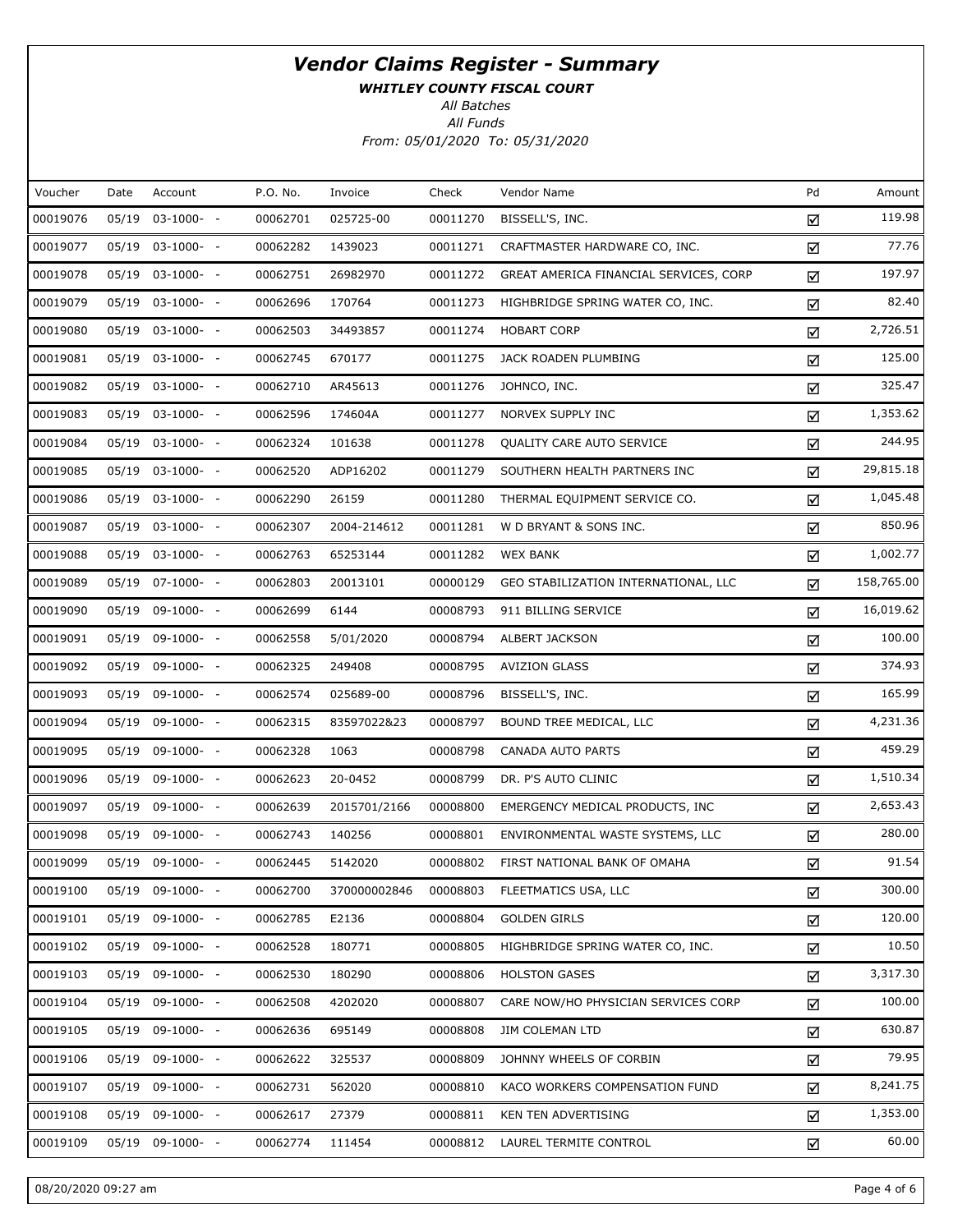WHITLEY COUNTY FISCAL COURT

All Batches

| Voucher  | Date  | Account              | P.O. No. | Invoice      | Check    | Vendor Name                          | Pd | Amount     |
|----------|-------|----------------------|----------|--------------|----------|--------------------------------------|----|------------|
| 00019110 | 05/19 | $09-1000- -$         | 00062706 | 31771        | 00008813 | LEGACY CHEVROLET BUICK GMC           | ☑  | 1,174.67   |
| 00019111 | 05/19 | 09-1000- -           | 00062550 | 3110959      | 00008814 | LYKINS OIL COMPANY                   | ☑  | 2,419.83   |
| 00019112 | 05/19 | $09-1000- -$         | 00062753 | 03598228     | 00008815 | MCKEESSON MEDICAL                    | ☑  | 296.86     |
| 00019113 | 05/19 | 09-1000- -           | 00062604 | INV80575     | 00008816 | PRECISION DUPLICATING SOLUTIONS INC  | ☑  | 25.00      |
| 00019114 | 05/19 | $09-1000- -$         | 00062385 | 101631       | 00008817 | QUALITY CARE AUTO SERVICE            | ☑  | 3,347.13   |
| 00019115 | 05/19 | 09-1000- -           | 00062428 | 9502469594   | 00008818 | <b>TELEFLEX</b>                      | ☑  | 1,215.50   |
| 00019116 | 05/19 | 09-1000- -           | 00062610 | 2005-226713  | 00008819 | W D BRYANT & SONS INC.               | ☑  | 381.48     |
| 00019117 | 05/19 | 09-1000- -           | 00062763 | 65253144     | 00008820 | <b>WEX BANK</b>                      | ☑  | 1,561.22   |
| 00019118 | 05/19 | 09-1000- -           | 00062561 | 05120        | 00008821 | WILLIAMSBURG-WHITLEY CO. AIRPORT BD. | ☑  | 800.00     |
| 00019119 |       | 05/19 13-1000- -     | 00062302 | W334967      | 00001013 | CANADA AUTO PARTS                    | ☑  | 62.98      |
| 00019120 |       | $05/19$ 23-1000- -   | 00062581 | 186138       | 00002776 | HIGHBRIDGE SPRING WATER CO, INC.     | ☑  | 10.50      |
| 00019121 |       | $05/19$ 23-1000- -   | 00062608 | 2020-043     | 00002777 | FISCALSOFT CORPORATION               | ☑  | 4,793.25   |
| 00019122 |       | 05/19 75-1000- -     | 00062786 | 5132020      | 00000393 | WHITLEY COUNTY TOURISM BOARD         | ☑  | 2,676.86   |
| 00019123 |       | 05/19 87-1000- -     | 00062798 | 523          | 00005519 | <b>COMPUTER CLINC</b>                | ☑  | 135.00     |
| 00019124 |       | 05/19 87-1000- -     | 00062527 | 170745       | 00005520 | HIGHBRIDGE SPRING WATER CO, INC.     | ☑  | 125.85     |
| 00019125 |       | 05/19 87-1000- -     | 00062793 | MN0000018314 | 00005521 | COLUSSUS INC DBA                     | ☑  | 9,677.19   |
| 00019126 |       | 05/19 87-1000- -     | 00062560 | 5120         | 00005522 | LIDA J. POWERS                       | ☑  | 683.72     |
| 00019127 |       | 05/19 87-1000- -     | 00062579 | 175070       | 00005523 | NORVEX SUPPLY INC                    | ☑  | 99.00      |
| 00019128 |       | 05/19 87-1000- -     | 00062604 | INV80575     | 00005524 | PRECISION DUPLICATING SOLUTIONS INC  | ☑  | 59.63      |
| 00019129 |       | 05/19 87-1000- -     | 00062695 | 6648672      | 00005525 | <b>QUILL CORPORATION</b>             | ☑  | 679.96     |
| 00019130 |       | 05/19 87-1000- -     | 00062763 | 65253144     | 00005526 | <b>WEX BANK</b>                      | ☑  | 113.95     |
| 00019131 |       | 05/19 87-1000- -     | 00062562 | 50120        | 00005527 | WILLIAMSBURG-WHITLEY CO. AIRPORT BD. | ☑  | 1,000.00   |
| 00019132 | 05/19 | $01-1000-$           | 00062815 | 01004        | 00018585 | PATTON CHESTNUT BINDER, INC.         | ☑  | 4,129.13   |
| 00019133 |       | 05/17 23-1023- -     |          |              | 00001291 | <b>CITY OF CORBIN</b>                | ☑  | 456,378.56 |
| 00019134 |       | 05/17 23-1023- -     |          |              |          | 00001292 CITY OF WILLIAMSBURG        | ☑  | 266,999.25 |
| 00019135 |       | $05/19$ $01-1000-$ - | 00062776 | 606 549-600  | 00018541 | AT&T                                 | ☑  | 474.95     |
| 00019136 |       | 05/19 01-1000- -     | 00062765 | 28728418703X | 00018542 | AT & T MOBILITY                      | ☑  | 605.66     |
| 00019137 | 05/19 | $01-1000-$           | 00062817 | 1271959446   | 00018543 | AT & T ONENET SERVICE                | ☑  | 71.51      |
| 00019138 |       | 05/19 01-1000- -     | 00062741 | 190679       | 00018544 | DAV                                  | ☑  | 243.83     |
| 00019139 | 05/19 | $01-1000-$           | 00062780 | 5122020      | 00018545 | TIME WARNER CABLE                    | ☑  | 178.93     |
| 00019140 |       | 05/19 09-1000- -     | 00062779 | 155066 7     | 00008790 | DELTA NATURAL GAS CO., INC.          | ☑  | 176.16     |
| 00019141 | 05/19 | 09-1000- -           | 00062781 | 807261802043 | 00008791 | TIME WARNER CABLE                    | ☑  | 210.19     |
| 00019142 |       | 05/19 09-1000- -     | 00062782 | 9853857449   | 00008792 | <b>VERIZON WIRELESS</b>              | ☑  | 29.70      |
| 00019143 |       | 05/19 87-1000- -     | 00062778 | 3117662651   | 00005517 | AT&T                                 | ☑  | 906.60     |